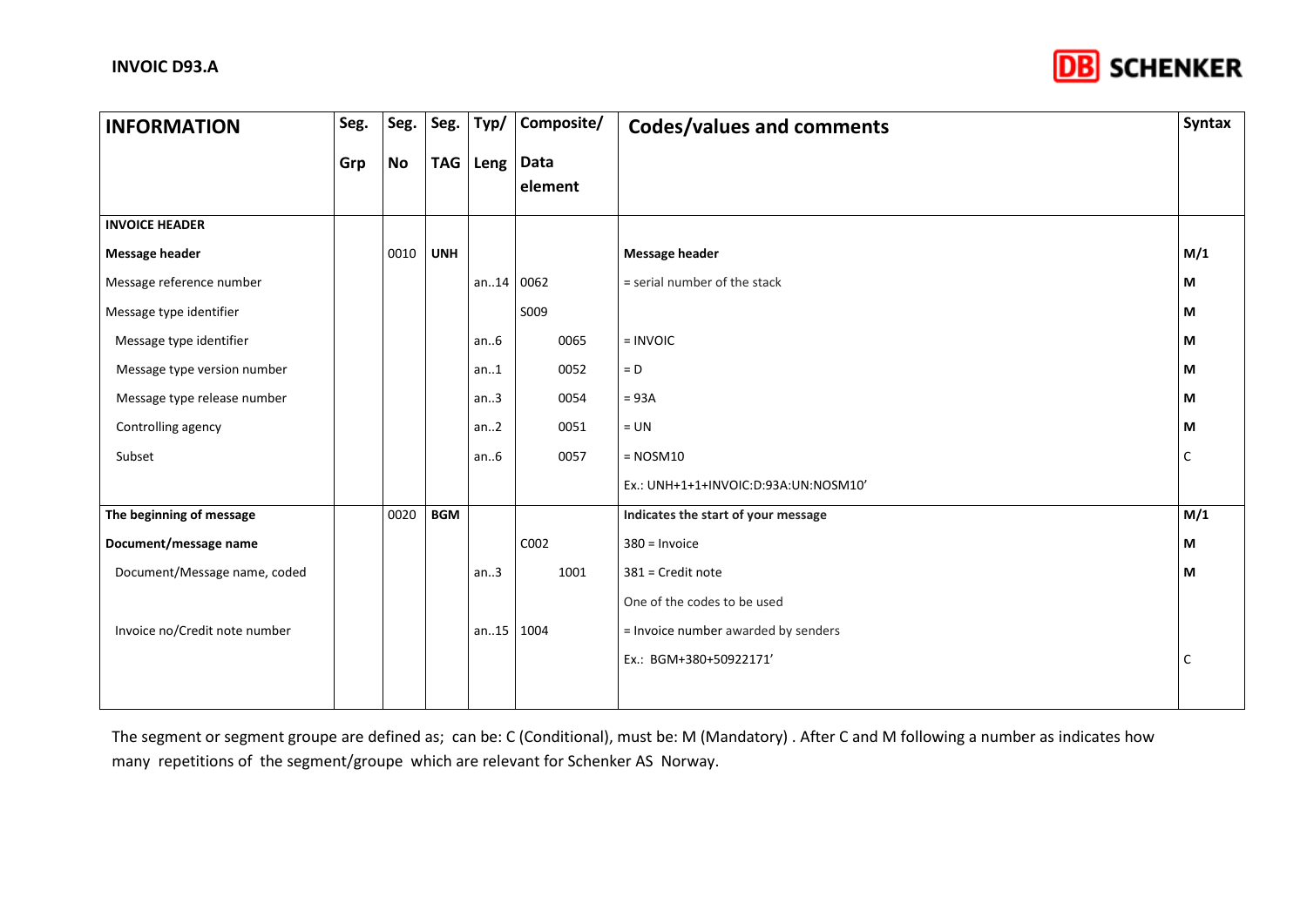

| <b>INFORMATION</b>                                                                                    | Seg. | Seg.      | Seg.       | Typ/                         | Composite/                   | <b>Codes/values and comments</b>                                                                                                                    | <b>Syntax</b>    |
|-------------------------------------------------------------------------------------------------------|------|-----------|------------|------------------------------|------------------------------|-----------------------------------------------------------------------------------------------------------------------------------------------------|------------------|
|                                                                                                       | Grp  | <b>No</b> |            | TAG   Leng   Data            | element                      |                                                                                                                                                     |                  |
| <b>Invoice date</b>                                                                                   |      | 0030      | <b>DTM</b> |                              |                              | The message indicates the invoice date<br>Specifies the date of dispatch of the message. This time will also typically used as the invoice<br>date. | M/1              |
| Message date and time<br>Date/time qualifier<br>Date/time/period<br>Date/time/period format qualifier |      |           |            | an.3<br>an35<br>an.3         | C507<br>2005<br>2380<br>2379 | 137 = The message date of issue<br>= Invoice date<br>102 = CCYYMMDD (format)<br>Ex.: DTM+137:20120803:102'                                          | M<br>М<br>М<br>М |
| <b>Free text</b>                                                                                      |      | 0070      | <b>FTX</b> |                              |                              | <b>Invoice text</b>                                                                                                                                 | C/1              |
| Text subject qualifier<br>Free text code<br>Code value<br>Text                                        |      |           |            | an.3<br>an .3                | 4451<br>C107<br>4441<br>C108 | INV = Text code for invoice<br>$1 =$ General conditions                                                                                             | М<br>М<br>М<br>М |
| Free text<br>Free text<br>Free text<br>Free text                                                      |      |           |            | an70<br>an70<br>an70<br>an70 | 4440<br>4440<br>4440<br>4440 | $=$ Invoice / claim, within<br>= Invoice / Credit note details<br>= Invoice / Credit note details<br>= Invoice / Credit note details                | М<br>C<br>C      |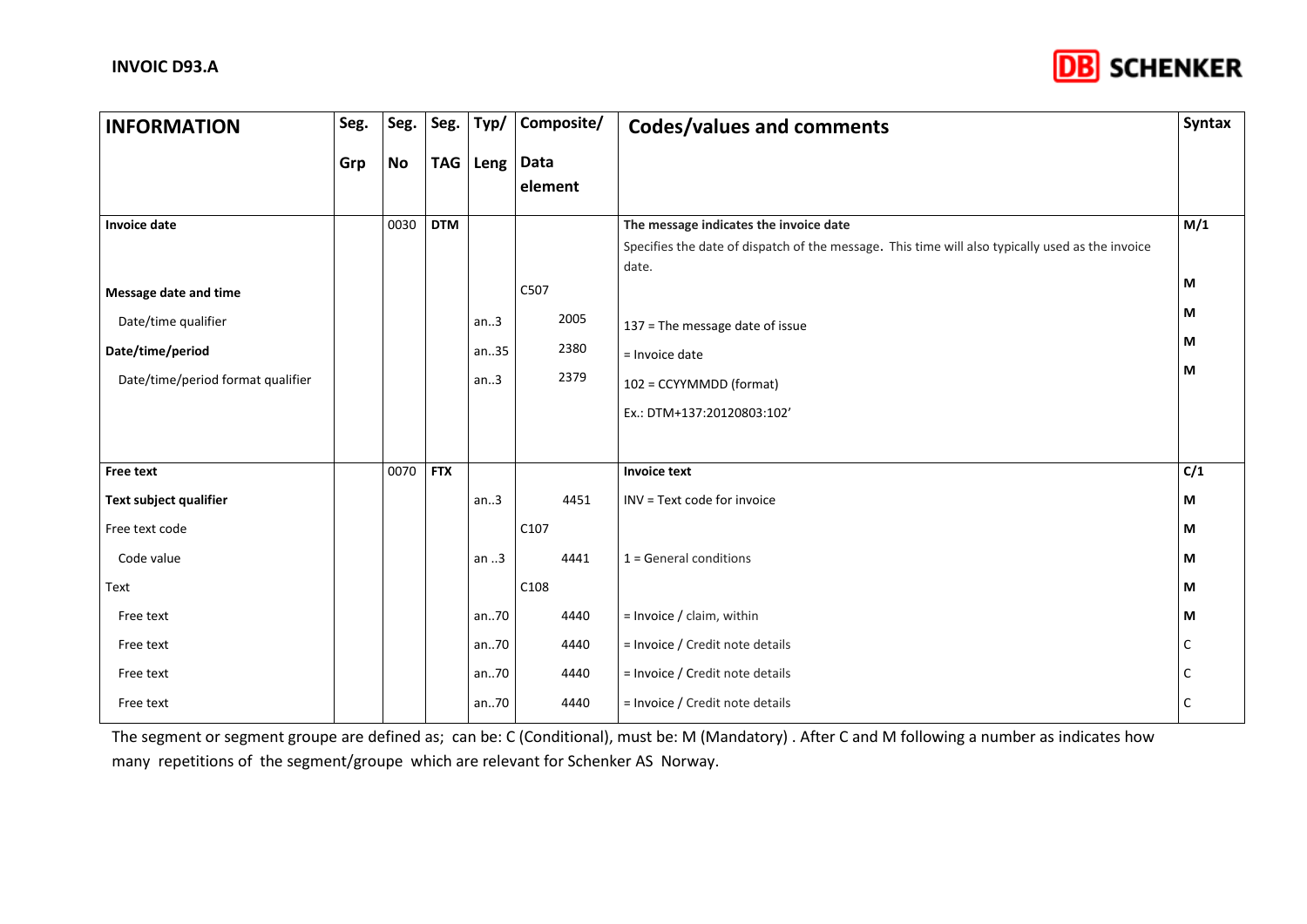

| <b>INFORMATION</b>                  | Seg. | Seg.      | Seg.       | Typ/     | Composite/      | <b>Codes/values and comments</b>                                                                                                                         | Syntax |
|-------------------------------------|------|-----------|------------|----------|-----------------|----------------------------------------------------------------------------------------------------------------------------------------------------------|--------|
|                                     | Grp  | <b>No</b> |            | TAG Leng | Data<br>element |                                                                                                                                                          |        |
|                                     |      |           |            |          |                 | Ex.: FTX+INV+1++Credit note disclosures must be made within 10 days from invoice date:<br>Vouchers can be obtained at www,schenker.no Tracking Domestic' |        |
| Reference to the vendor invoice     | G01  | 0090      | <b>RFF</b> |          |                 | <b>KID</b>                                                                                                                                               | C/1    |
| Customer Identification /KID        |      |           |            |          | C506            |                                                                                                                                                          | M      |
| Reference code                      |      |           |            | an.3     | 1153            | $SS =$ Kid number                                                                                                                                        | М      |
| Number                              |      |           |            | an35     | 1154            | = KID number (Sap number + invoice number + check digit)                                                                                                 | M      |
|                                     |      |           |            |          |                 | Ex.: FTX+SS:001509221714'                                                                                                                                |        |
|                                     |      |           |            |          |                 |                                                                                                                                                          |        |
| <b>The Biller</b>                   | G02  | 0120      | <b>NAD</b> |          |                 | Name and address identification                                                                                                                          | M/1    |
| Code Biller, party qualifier        |      |           |            | an.3     | 3035            | SE = Code Biller                                                                                                                                         | М      |
| Biller identification, details      |      |           |            | an.3     | C082            |                                                                                                                                                          | M      |
| Customer number assig. by Schenker  |      |           |            |          | 3039            | = Customer number, not used for SE                                                                                                                       | C      |
| Code                                |      |           |            |          | 3055            | $= Code$                                                                                                                                                 | C      |
| The invoice issuer name, party name |      |           |            |          | C080            |                                                                                                                                                          | м      |
| The invoice issuer name             |      |           |            | an35     | 3036            | = The invoice issuer name                                                                                                                                | М      |
| The invoice issuer address, street  |      |           |            |          | C059            |                                                                                                                                                          | M      |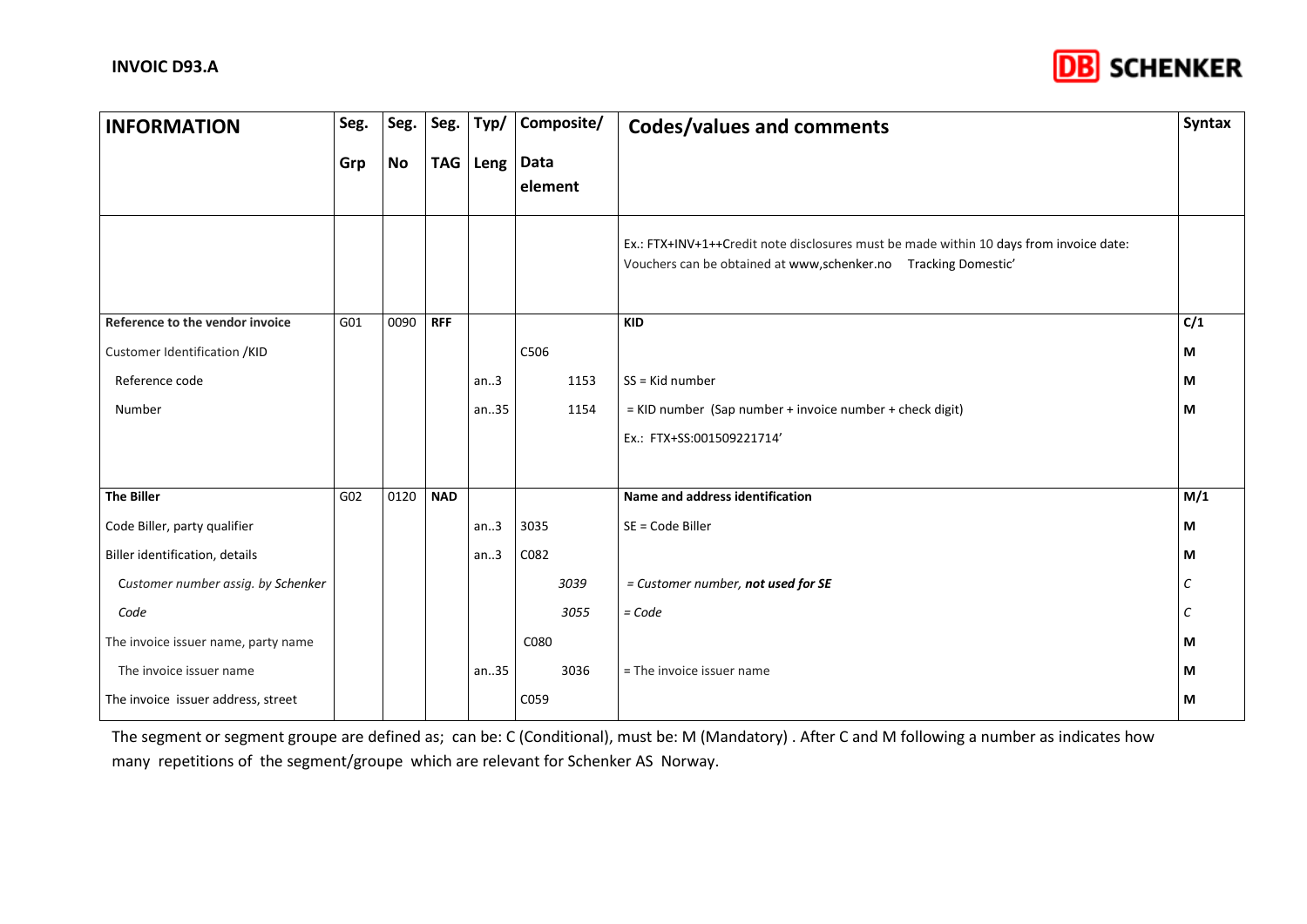

| <b>INFORMATION</b>                                          | Seg.            | Seg.      | Seg.       | Typ/     | Composite/      | <b>Codes/values and comments</b>                                               | <b>Syntax</b> |
|-------------------------------------------------------------|-----------------|-----------|------------|----------|-----------------|--------------------------------------------------------------------------------|---------------|
|                                                             | Grp             | <b>No</b> |            | TAG Leng | Data<br>element |                                                                                |               |
| The invoice issuer address                                  |                 |           |            | an35     | 3042            | = The invoice issuer address                                                   | М             |
| The invoice issuer city name                                |                 |           |            | an.35    | 3164            | $=$ City                                                                       | М             |
| The invoice issuer postcode ident.                          |                 |           |            | an.9     | 3251            | = Postcode                                                                     | М             |
|                                                             |                 |           |            |          |                 | Ex: NAD+SE+++Schenker AS+Postboks 223, Økern+OSLO++0510'                       |               |
|                                                             |                 |           |            |          |                 |                                                                                |               |
| <b>Account number</b>                                       | G <sub>02</sub> | 0140      | FII        |          |                 | If desired, this segment indicates account number to the financial institution | C/1           |
| The invoice issuer account number                           |                 |           |            | an.3     | 3035            | BF = Financial institution                                                     | М             |
| Account number                                              |                 |           |            |          | C078            |                                                                                | М             |
| Account number                                              |                 |           |            | an.17    | 3194            | = Bank/postal giro number                                                      | М             |
| Financial situation                                         |                 |           |            | an20     | 3192            | = Institution (bankgiro/postal giro)                                           | М             |
|                                                             |                 |           |            |          |                 | Ex: FII+BF+5001 02 08 697:BANKGIRO'                                            |               |
|                                                             |                 |           |            |          |                 |                                                                                |               |
| The invoice issuer reference<br>Organization number/MVA no. | G03             | 0160      | <b>RFF</b> |          | C506            | <b>Company number</b>                                                          | M/1           |
| Reference code                                              |                 |           |            | an.3     | 1153            | = Reference type                                                               | М             |
|                                                             |                 |           |            | an35     | 1154            | = VAT number                                                                   | М             |
|                                                             |                 |           |            |          |                 | Ex: RFF+XA:NO 870 896 182, MVA                                                 |               |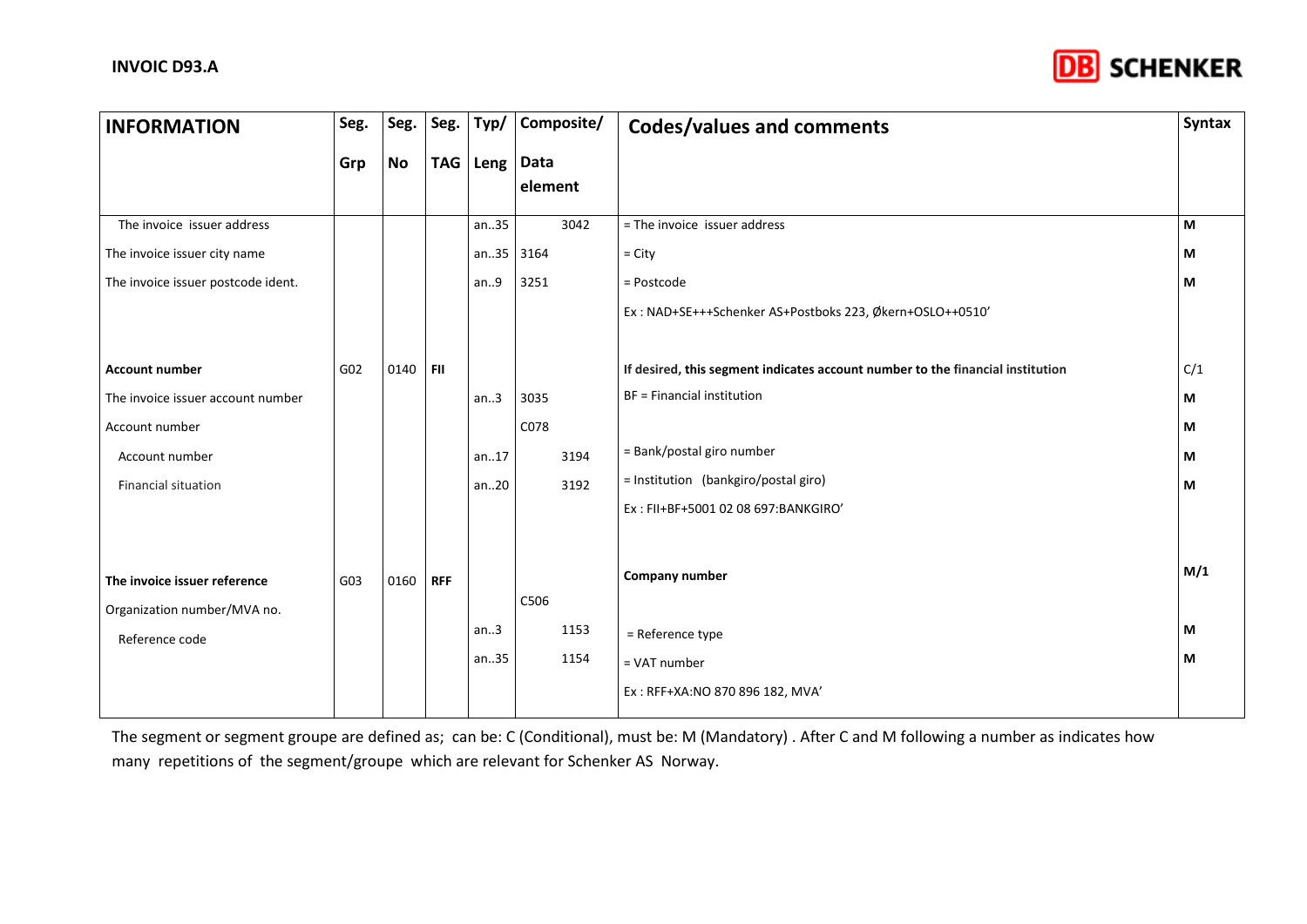

| <b>INFORMATION</b>                | Seg. | Seg.      | Seg.       | Typ/       | Composite/      | <b>Codes/values and comments</b>             | Syntax |
|-----------------------------------|------|-----------|------------|------------|-----------------|----------------------------------------------|--------|
|                                   | Grp  | <b>No</b> |            | TAG   Leng | Data<br>element |                                              |        |
|                                   |      |           |            |            |                 |                                              |        |
| <b>Contact information</b>        | G05  | 0220      | <b>CTA</b> |            |                 | Contact information, place, department       | C/1    |
| Contact information, coded        |      |           |            | an.3       | 3139            | IC = local code                              | М      |
|                                   |      |           |            |            | C506            |                                              | М      |
| Text                              |      |           |            | an.17      | 3413            | = department/ terminal for request           | M      |
|                                   |      |           |            |            |                 |                                              |        |
| <b>Communication contact</b>      | G05  | 0230      | COM        |            |                 | Information contact phone number             | C/1    |
| Communication contact             |      |           |            |            | C076            |                                              | M      |
| Communication number              |      |           |            | an25       | 3148            | = phone number                               | М      |
| Code, qualifier                   |      |           |            | an.3       | 3155            | $TE = code for phone$                        | M      |
|                                   |      |           |            |            |                 | Ex.: CTA+IC+avd Hamar'COM+07503:TE'          |        |
|                                   |      |           |            |            |                 |                                              |        |
| Invoice                           | G02  | 0120      | <b>NAD</b> |            |                 | To specify the name and address for receiver | M/1    |
| Code for invoice, party qualifier |      |           |            | an.3       | 3035            | IV = Code for invoice                        | M      |
| Invoice identification details    |      |           |            |            | C082            |                                              | M      |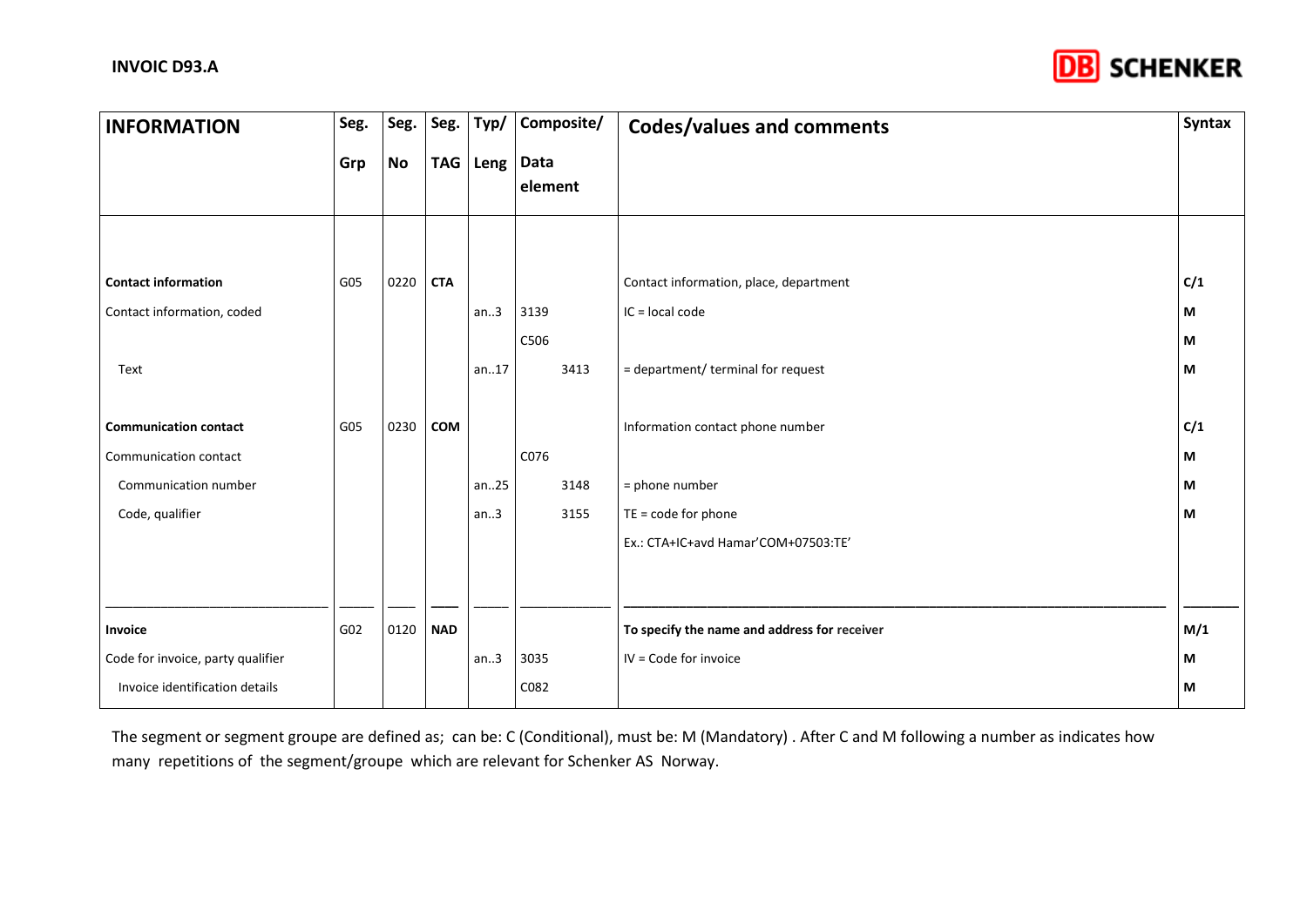

| <b>INFORMATION</b>                   | Seg. | Seg.      | Seg. $ $   | Typ/       | Composite/      | <b>Codes/values and comments</b>                                      | Syntax |
|--------------------------------------|------|-----------|------------|------------|-----------------|-----------------------------------------------------------------------|--------|
|                                      | Grp  | <b>No</b> |            | TAG   Leng | Data<br>element |                                                                       |        |
| Party id identification              |      |           |            | an.17      | 3039            | = Customer number assigned by Schenker                                | M      |
| Code list, responsible agency, coded |      |           |            | an.3       | 3055            | $=$ Code                                                              | М      |
| Party Name                           |      |           |            |            | C080            |                                                                       | М      |
| Name                                 |      |           |            | an35       | 3036            | = Invoice name                                                        | М      |
| Street                               |      |           |            |            | C059            |                                                                       | М      |
| Address, street/P.O. box             |      |           |            | an35       | 3042            | = Invoice address                                                     | М      |
| City name                            |      |           |            | an.35      | 3164            | $=$ City name                                                         | М      |
| Postcode identification              |      |           |            | an.9       | 3251            | = Postcode                                                            | М      |
|                                      |      |           |            |            |                 | Ex: NAD+IV+0123456::87++TEST CUSTOMER NAME+Test street 1+HAMAR++2302' |        |
|                                      |      |           |            |            |                 |                                                                       |        |
| <b>Payment terms</b>                 | G08  | 0320      | PAT        |            |                 | <b>Payment terms</b>                                                  | M/1    |
| Condition type                       |      |           |            | an.3       | 4279            | $3 = fixed date$                                                      | М      |
|                                      |      |           |            |            |                 | $Ex:PAT+3'$                                                           |        |
|                                      |      |           |            |            |                 |                                                                       |        |
| <b>Maturity date</b>                 | G08  | 0330      | <b>DTM</b> |            |                 | <b>Maturity date</b>                                                  | M/1    |
| <b>Date information</b>              |      |           |            |            | C507            |                                                                       | М      |
| Date/time qualifier                  |      |           |            | an.3       | 2005            | 13 = Code for maturity date                                           | М      |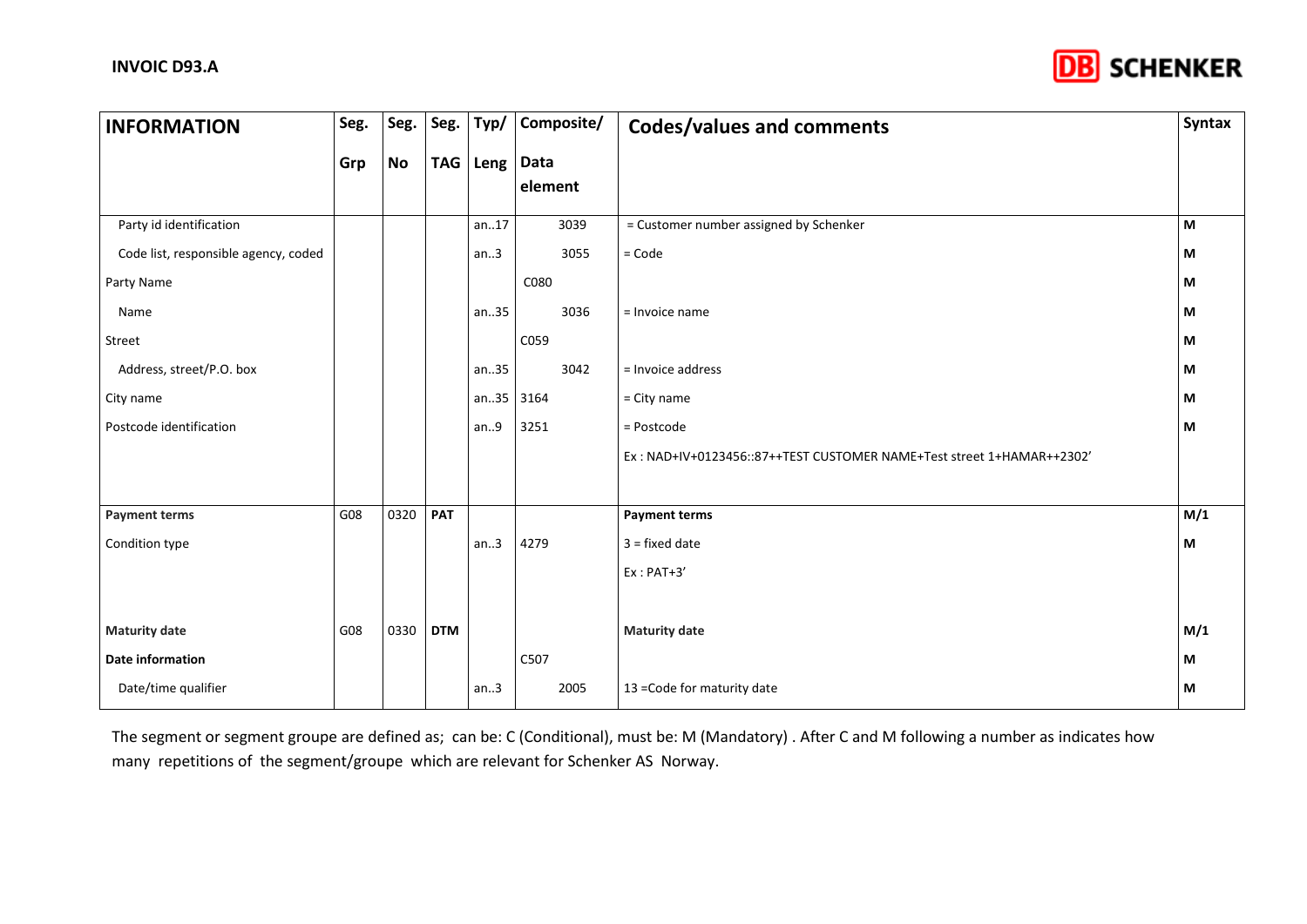

| <b>INFORMATION</b>                | Seg. | Seg.      | Seg.       | Typ/       | Composite/      | <b>Codes/values and comments</b>     | Syntax |
|-----------------------------------|------|-----------|------------|------------|-----------------|--------------------------------------|--------|
|                                   | Grp  | <b>No</b> |            | TAG   Leng | Data<br>element |                                      |        |
| Date                              |      |           |            | an.8       | 2380            | $=$ Date                             | M      |
| Date/time/period format qualifier |      |           |            | an.3       | 2379            | 102 = code for format - CCYYMMDD     | М      |
|                                   |      |           |            |            |                 | Ex.: DTM+13:20120902:102'            |        |
|                                   |      |           |            |            |                 |                                      |        |
| <b>Penality interest</b>          | G08  | 0320      | <b>PAT</b> |            |                 | Payment terms for penality interest  | C/1    |
| <b>Condition type</b>             |      |           |            | an.3       | 4279            | $20$ = applyes for penality interest |        |
|                                   |      |           |            |            |                 | $Ex:PAT+20'$                         |        |
|                                   |      |           |            |            |                 |                                      |        |
| Percentage details                | G08  | 0340      | <b>PCD</b> |            |                 | Percentage for penality interest     | C/1    |
| Percent                           |      |           |            |            | C501            |                                      | М      |
| Percent qualifier                 |      |           |            | an.3       | 5245            | 15 = penality interest               | M      |
| Percent rate                      |      |           |            | n.8        | 5482            | = Percent rate                       | М      |
| Rate for calculation              |      |           |            | an.3       | 5249            | $13$ = invoice value                 | C      |
|                                   |      |           |            |            |                 | Ex: PAT+20'PCD+15:10:13'             |        |
|                                   |      |           |            |            |                 |                                      |        |
|                                   |      |           |            |            |                 |                                      |        |
|                                   |      |           |            |            |                 |                                      |        |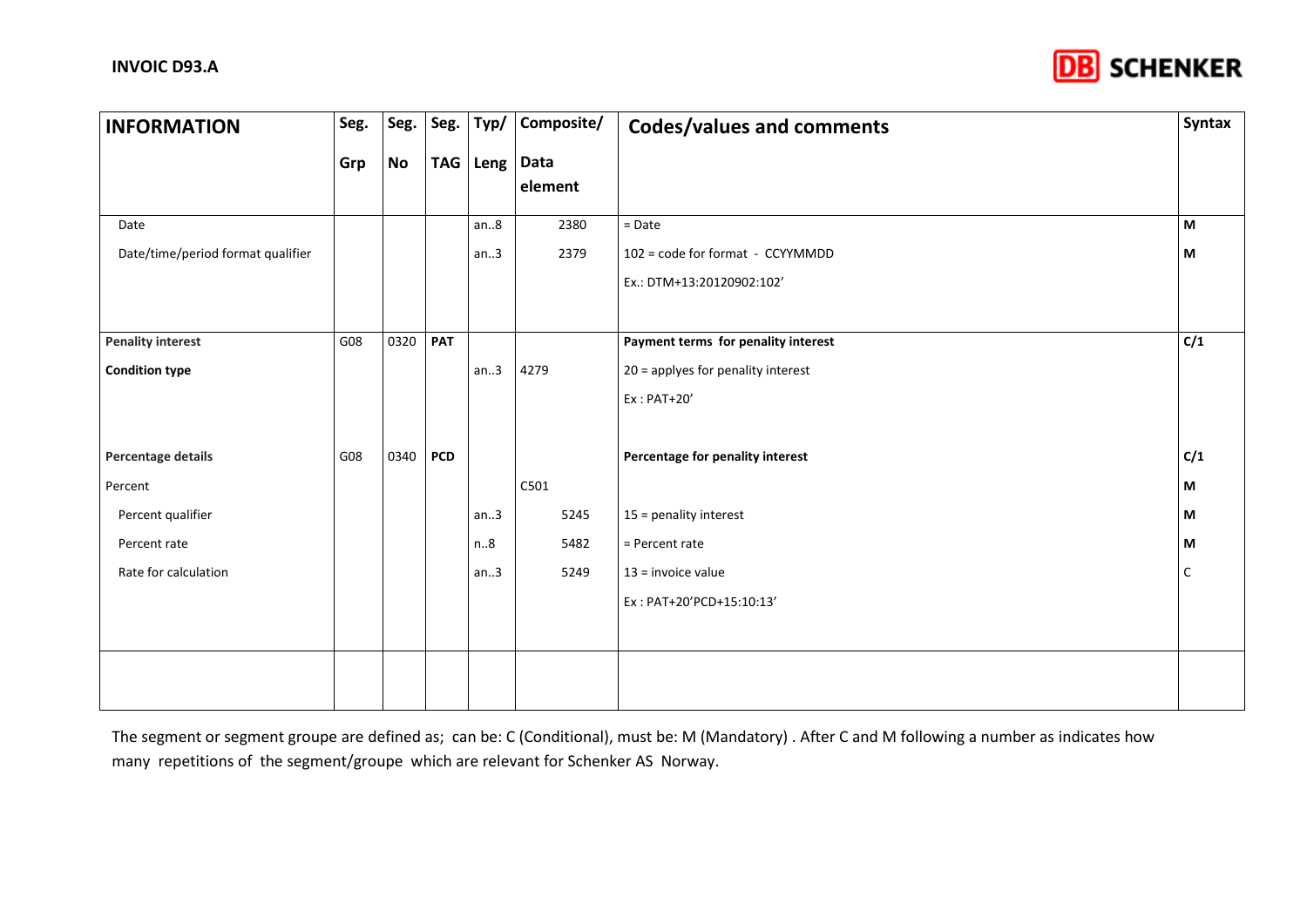

| <b>INFORMATION</b>                   | Seg. | Seg.      | Seg.       | Typ/       | Composite/       | <b>Codes/values and comments</b>                                                                                         | <b>Syntax</b> |
|--------------------------------------|------|-----------|------------|------------|------------------|--------------------------------------------------------------------------------------------------------------------------|---------------|
|                                      | Grp  | <b>No</b> |            | TAG   Leng | Data<br>element  |                                                                                                                          |               |
| <b>INVOICE LINES</b>                 |      |           |            |            |                  | Segments as describing invoice lines. A segment identifying the line item by the line number<br>and configuration level. |               |
| <b>Invoice line</b>                  | G22  | 0790      | <b>LIN</b> |            |                  | <b>Invoice line</b>                                                                                                      | M/1           |
| Line numbers                         |      |           |            | n6         | 1082             | $=$ Invoice line number $-$ serial number from 1                                                                         | М             |
|                                      |      |           |            |            |                  | $Ex: LIN+1'$                                                                                                             |               |
|                                      |      |           |            |            |                  |                                                                                                                          |               |
| <b>Product description</b>           | G22  | 0810      | <b>IMD</b> |            |                  | Item description. A segment for describing the product or service being invoiced as well as<br>product characteristic.   | C/1           |
| Code                                 |      |           |            | an.3       | 7077             | $B = Code form$                                                                                                          | C             |
| Item description type/identification |      |           |            |            | C <sub>273</sub> |                                                                                                                          | C             |
| Product type code                    |      |           |            |            | 7009             | ZZZ = Unit code                                                                                                          | с             |
| Item code or cargo type              |      |           |            | an.3       | 7008             | SG or PG = groupage or part load                                                                                         | C             |
| Unit description /unit code          |      |           |            | an.3       |                  | 01, 51 etc.                                                                                                              |               |
|                                      |      |           |            |            |                  | Ex: IMD+B++ZZZ:::SG'                                                                                                     |               |
|                                      |      |           |            |            |                  |                                                                                                                          |               |
|                                      |      |           |            |            |                  |                                                                                                                          |               |
|                                      |      |           |            |            |                  |                                                                                                                          |               |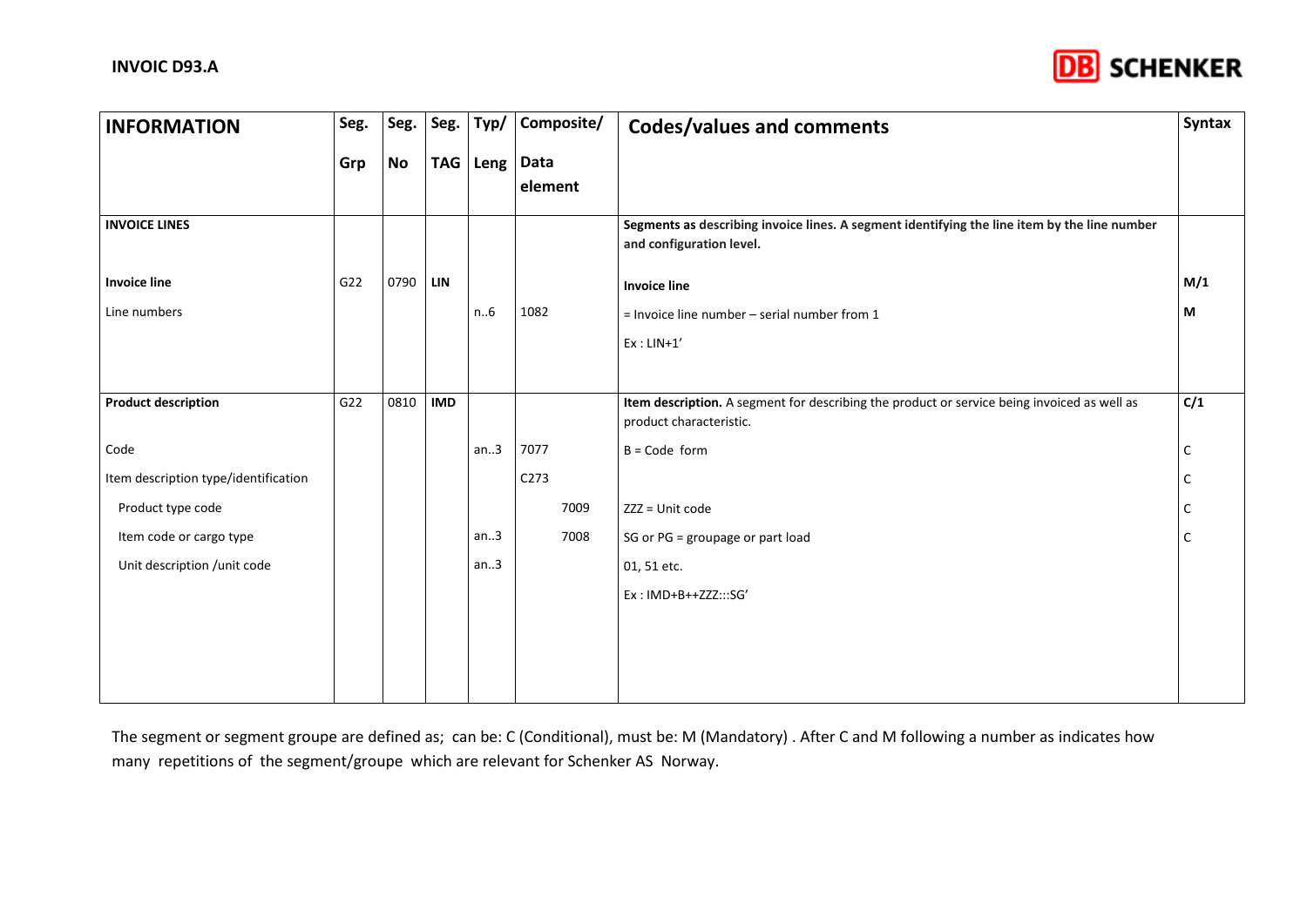

| <b>INFORMATION</b>             | Seg.            | Seg.      | Seg.       | Typ/     | Composite/ | <b>Codes/values and comments</b>                                                                                                                                       | <b>Syntax</b> |
|--------------------------------|-----------------|-----------|------------|----------|------------|------------------------------------------------------------------------------------------------------------------------------------------------------------------------|---------------|
|                                | Grp             | <b>No</b> |            | TAG Leng | Data       |                                                                                                                                                                        |               |
|                                |                 |           |            |          | element    |                                                                                                                                                                        |               |
|                                |                 |           |            |          |            |                                                                                                                                                                        |               |
| Measurement / amount           | G <sub>22</sub> | 0820      | <b>MEA</b> |          |            | Weight and volume. A segment enabling the physical measurements of the invoiced item to be<br>specified where this is required for full identification of the product. | C/3           |
|                                |                 |           |            |          |            |                                                                                                                                                                        |               |
| Measure application qualifier  |                 |           |            | an.3     | 6311       | $WT = weights$                                                                                                                                                         | M             |
|                                |                 |           |            |          |            | $VOL = volume$                                                                                                                                                         |               |
| Dimensions and weight details  |                 |           |            |          | C502       |                                                                                                                                                                        | C             |
| Code for weight                |                 |           |            | an.3     | 6313       | $G = actual weight$                                                                                                                                                    | C             |
|                                |                 |           |            |          |            | B = Freight calculation weight (invoice weight)                                                                                                                        |               |
| Value/classification/range     |                 |           |            |          | C174       |                                                                                                                                                                        | M             |
| Unit of measurement, qualifier |                 |           |            | an.3     | 6411       | $KGM = kilo$                                                                                                                                                           | M             |
|                                |                 |           |            |          |            | $DMQ = dm3$                                                                                                                                                            |               |
| Measurement value              |                 |           |            | n.18     | 6314       | $=$ Target value with decimals                                                                                                                                         | C             |
| Minimum rankings/value         |                 |           |            | n.18     | 6162       | = range minimum ranking                                                                                                                                                | C             |
| Maximum rankings/value         |                 |           |            | n.18     | 6152       | = range maximum                                                                                                                                                        | C             |
|                                |                 |           |            |          |            | Ex: MEA+WT+G+KGM:18,00:1,00:99999,00'                                                                                                                                  |               |
|                                |                 |           |            |          |            | MEA+WT+B+KGM+20,00:1,00:99999,00'                                                                                                                                      |               |
|                                |                 |           |            |          |            | MEA+VOL++DMQ:49,00: 1,00:99999,00'                                                                                                                                     |               |
|                                |                 |           |            |          |            |                                                                                                                                                                        |               |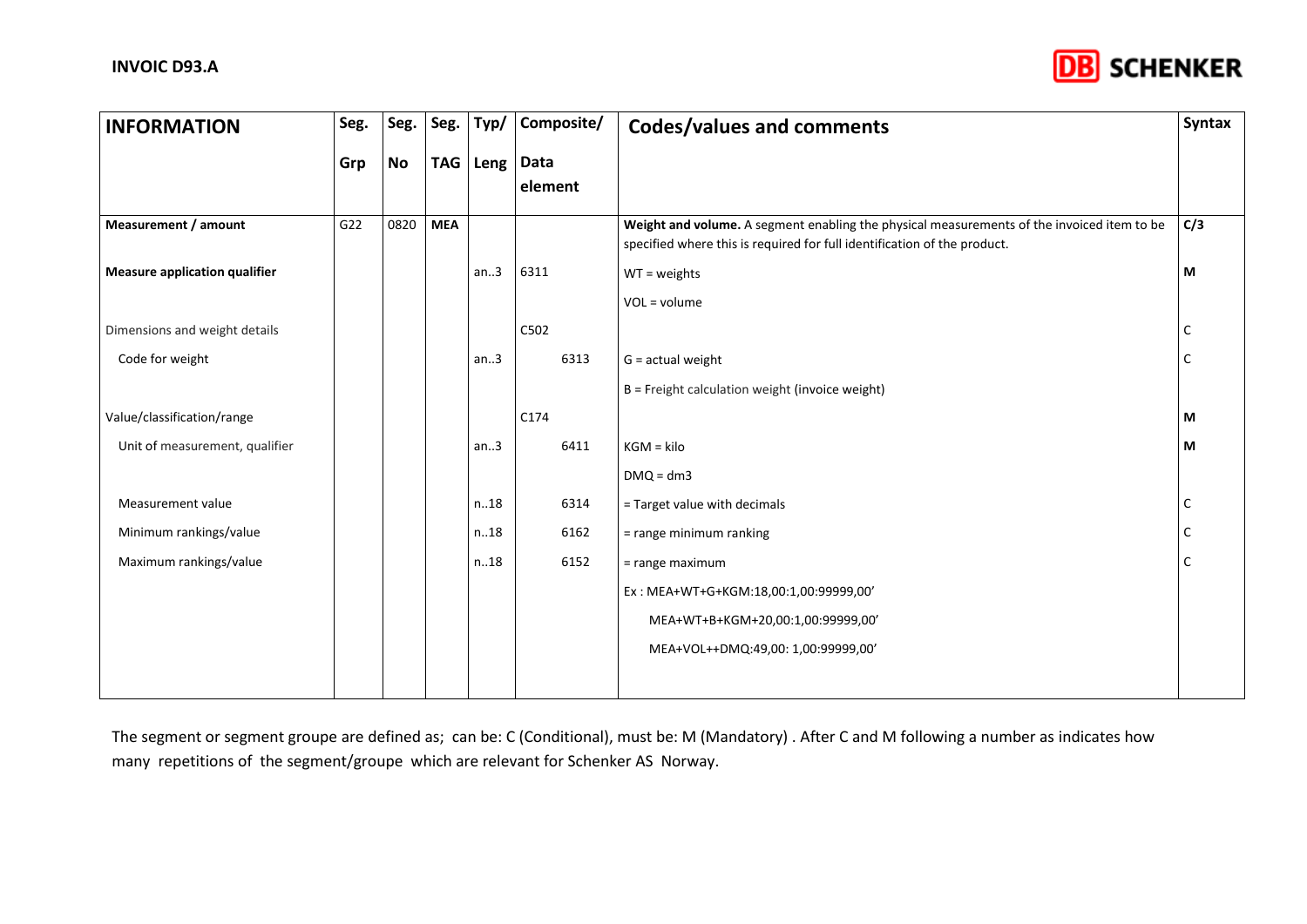

| <b>INFORMATION</b>              | Seg. | Seg.      | Seg.       | Typ/       | Composite/      | <b>Codes/values and comments</b>                                     | Syntax |
|---------------------------------|------|-----------|------------|------------|-----------------|----------------------------------------------------------------------|--------|
|                                 | Grp  | <b>No</b> |            | TAG   Leng | Data<br>element |                                                                      |        |
|                                 |      |           |            |            |                 |                                                                      |        |
| Quantity                        | G22  | 0830      | QTY        |            |                 | A segment identifying the product quantities e.g. invoiced quantity. | C/1    |
| Quantity indications, qualifier |      |           |            |            | C186            |                                                                      | M      |
| Quantity                        |      |           |            | an.3       | 6063            | 106 = Code for packages                                              | M      |
| Quantity code                   |      |           |            | n.15       | 6060            | = number of packages                                                 | M      |
| Measure unit qualifier          |      |           |            | an.3       | 6411            | $PCE = package$ s                                                    | C      |
|                                 |      |           |            |            |                 | Ex.: QTY+106:3:PCE'                                                  |        |
|                                 |      |           |            |            |                 |                                                                      |        |
| Sent / received date            | G22  | 0860      | <b>DTM</b> |            |                 | Date period                                                          | C/1    |
| Date                            |      |           |            |            | C507            |                                                                      | M      |
| Type code                       |      |           |            | an.3       | 2005            | $11 =$ Sent date                                                     | M      |
|                                 |      |           |            |            |                 | 35 = Received date                                                   | M      |
| Date                            |      |           |            | an.8       | 2380            | $=$ Date                                                             | C      |
| Date format qualifier           |      |           |            | an.3       | 2379            | 102 = CCYYMMDD                                                       |        |
|                                 |      |           |            |            |                 | Ex.: DTM+11:20120726:102'                                            |        |
|                                 |      |           |            |            |                 | DTM+35:20120727:102'                                                 |        |
|                                 |      |           |            |            |                 |                                                                      |        |
|                                 |      |           |            |            |                 |                                                                      |        |
|                                 |      |           |            |            |                 |                                                                      |        |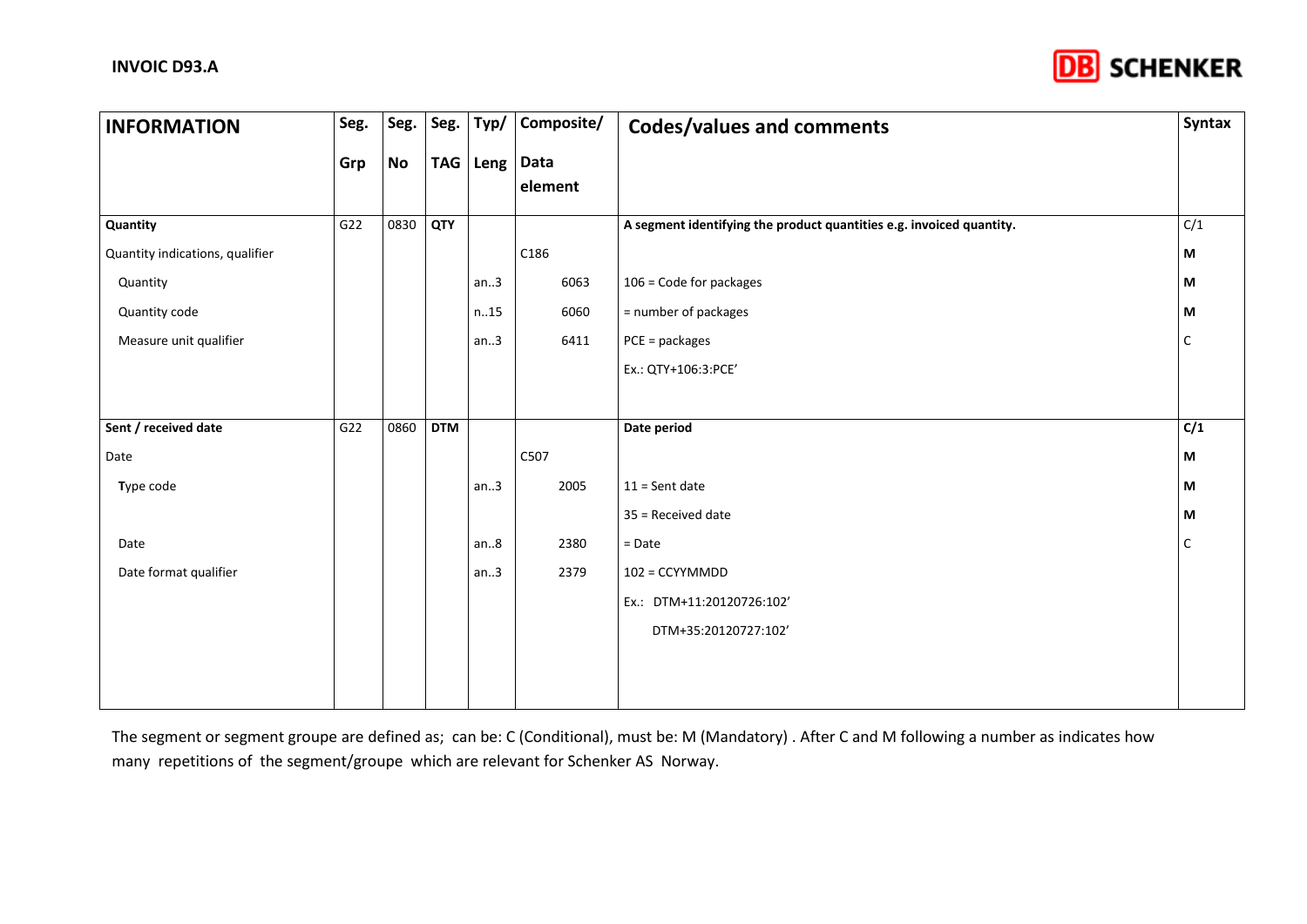

| <b>INFORMATION</b>             | Seg. | Seg.      | Seg.       | Typ/              | Composite/ | <b>Codes/values and comments</b>                                                             | <b>Syntax</b> |
|--------------------------------|------|-----------|------------|-------------------|------------|----------------------------------------------------------------------------------------------|---------------|
|                                | Grp  | <b>No</b> |            | TAG   Leng   Data | element    |                                                                                              |               |
| <b>Free text information</b>   | G22  | 0900      | <b>FTX</b> |                   |            | Line text                                                                                    | C/3           |
| Text code                      |      |           |            | an.3              | 4451       | AAA = Goods description /Item description                                                    | М             |
|                                |      |           |            |                   |            | $LIN = Line details$                                                                         |               |
| Free text                      |      |           |            |                   | C108       |                                                                                              | M             |
| Code description/information   |      |           |            | an70              | 4440       | = SENT GOODS or RECEIVED GOODS<br>(for AAA)                                                  | M             |
|                                |      |           |            |                   |            | = Express / Part loads / additionally text (for LIN)                                         |               |
|                                |      |           |            |                   |            | Ex.: FTX+AAA+++SENT GOODS' or FTX+AAA+++RECEIVED GOODS'                                      |               |
|                                |      |           |            |                   |            | FTX+LIN+++Part load'                                                                         |               |
|                                |      |           |            |                   |            |                                                                                              |               |
| <b>Monetary Amount</b>         | G23  | 0910      | <b>MOA</b> |                   |            | Main/agreement/carriage or line total. A segment specifying any monetary amounts relating to | C/3           |
| Monetary amount/Currency unit  |      |           |            |                   | C516       | the product, e.g. item amount, insurance value, customs value.                               | M             |
| Monetary amount type qualifier |      |           |            | an.3              | 5025       | $203$ = Line item amount                                                                     | M             |
|                                |      |           |            |                   |            | $104$ = Miscellaneous                                                                        |               |
|                                |      |           |            |                   |            | $130$ = Line total                                                                           |               |
| Monetary amount                |      |           |            | n.18              | 5004       | (The amount given as 2 decimals in NKR)<br>= LineaAmount                                     | М             |
|                                |      |           |            |                   |            |                                                                                              |               |
|                                |      |           |            |                   |            | Ex.: MOA+203:250,00'                                                                         |               |
|                                |      |           |            |                   |            | MOA+130:250,00'                                                                              |               |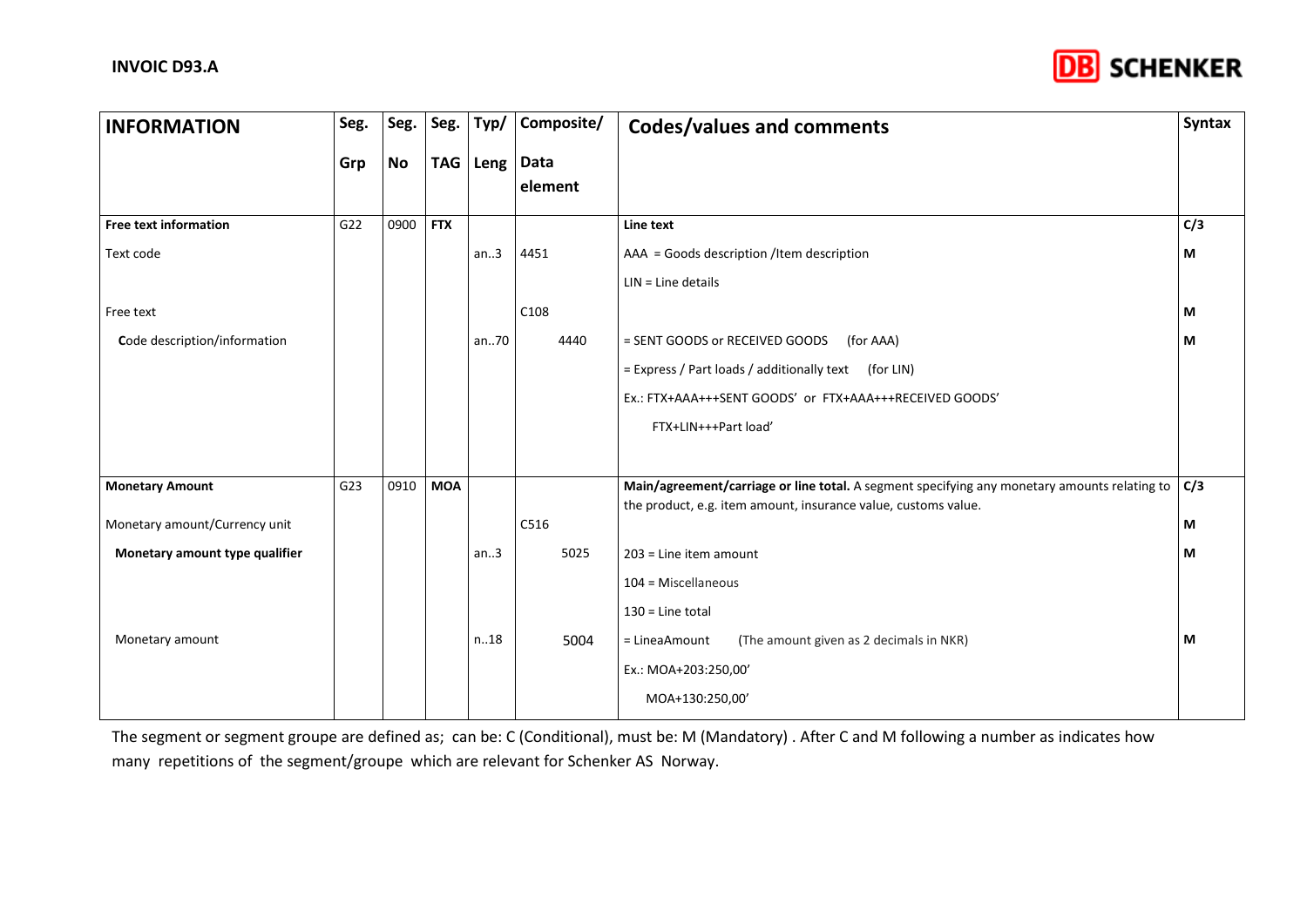

| <b>INFORMATION</b>              | Seg. | Seg.      | Seg.       | Typ/              | Composite/ | <b>Codes/values and comments</b>          | Syntax |
|---------------------------------|------|-----------|------------|-------------------|------------|-------------------------------------------|--------|
|                                 | Grp  | <b>No</b> |            | TAG   Leng   Data | element    |                                           |        |
|                                 |      |           |            |                   |            |                                           |        |
| Reference                       | G26  | 1040      | <b>RFF</b> |                   |            | Waybill number / Senders reference        | C/2    |
| Reference                       |      |           |            |                   | C506       |                                           | М      |
| Reference qualifier             |      |           |            | an.3              | 1153       | CU = Senders reference                    | M      |
|                                 |      |           |            |                   |            | AAM = Waybill number                      |        |
| Reference number                |      |           |            | an.17             | 1154       | = Reference value                         | M      |
|                                 |      |           |            |                   |            | Ex.: RFF+CU:10312345678'                  |        |
|                                 |      |           |            |                   |            | RFF+AAM: 4076870064'                      |        |
|                                 |      |           |            |                   |            |                                           |        |
|                                 |      |           |            |                   |            |                                           |        |
| Place / location identification | G29  | 1160      | LOC        |                   |            | Filed place / extradited place            | C/2    |
| Function                        |      |           |            | an.3              | 3227       | 5 = Place of departure (delivered)        | M      |
| Place identification            |      |           |            |                   | C517       |                                           |        |
| Postal code                     |      |           |            | an.4              | 3225       | 7 = Extradited place (Delivery point)     | М      |
| Code                            |      |           |            | an.3              | 1131       | = Postcode                                | С      |
| City                            |      |           |            | an.17             | 3224       | $16$ = Code for zip code                  | C      |
|                                 |      |           |            |                   |            | $=$ City name                             |        |
|                                 |      |           |            |                   |            | Ex.: LOC+5+1010:16'LOC+7+2300:16:: HAMAR' |        |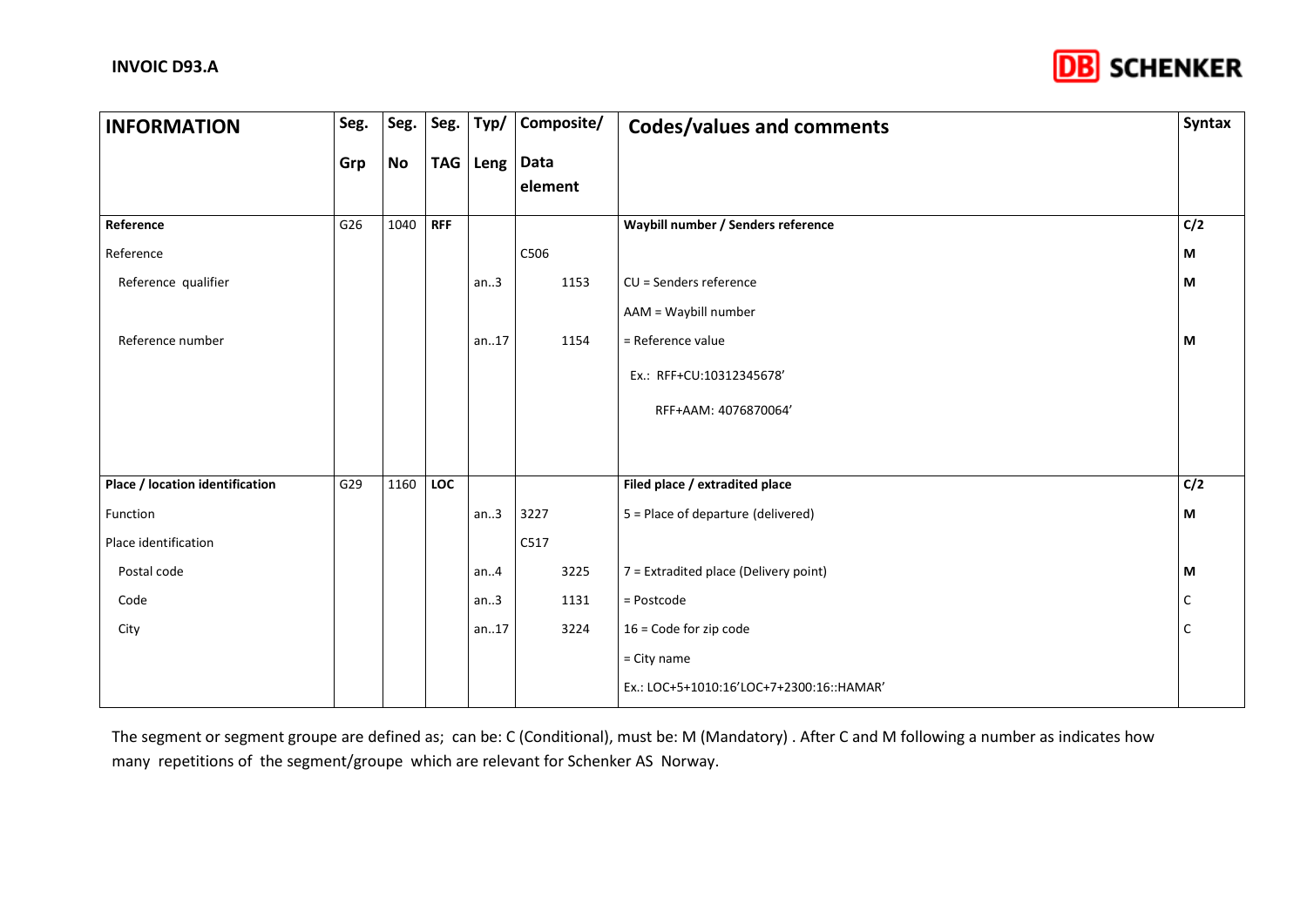

| <b>INFORMATION</b>                    | Seg. | Seg.      | Seg. $ $   | Typ/       | Composite/ | <b>Codes/values and comments</b>          | Syntax |
|---------------------------------------|------|-----------|------------|------------|------------|-------------------------------------------|--------|
|                                       | Grp  | <b>No</b> |            | TAG   Leng | Data       |                                           |        |
|                                       |      |           |            |            | element    |                                           |        |
| Consignee                             | G31  | 1240      | <b>NAD</b> |            |            | Identification of consignee for this care | C/1    |
| Code for consignee, party qualifier   |      |           |            | an.3       | 3035       | $UD = Consider$                           | М      |
| Identification for consignee, details |      |           |            |            | C082       | Not used                                  | с      |
| Part                                  |      |           |            |            | 3039       | Not used                                  |        |
| Name and address                      |      |           |            |            | C058       | Not used                                  | C      |
| Name and address                      |      |           |            |            | 3124       | Not used                                  | C      |
| The name of consignee                 |      |           |            |            | C080       |                                           | М      |
| Name                                  |      |           |            | an35       | 3036       | $=$ Name                                  | М      |
|                                       |      |           |            |            |            | Ex.: NAD+DU+++OLSEN AS'                   |        |
|                                       |      |           |            |            |            |                                           |        |
|                                       |      |           |            |            |            |                                           |        |
| <b>Deduction / Addition</b>           | G35  | 1360      | <b>ALC</b> |            |            | Deduction / Addition to line              | C/1    |
| Type code                             |      |           |            | an.3       | 5463       | A = Discount                              | М      |
|                                       |      |           |            |            |            | $C = Fee$                                 |        |
| Deduction code/ Additional code       |      |           |            |            | C214       |                                           | М      |
| Code type qualifier                   |      |           |            | an.3       | 7161       | AA = Shipping discount                    | М      |
|                                       |      |           |            |            |            | FC = Shipping fee                         |        |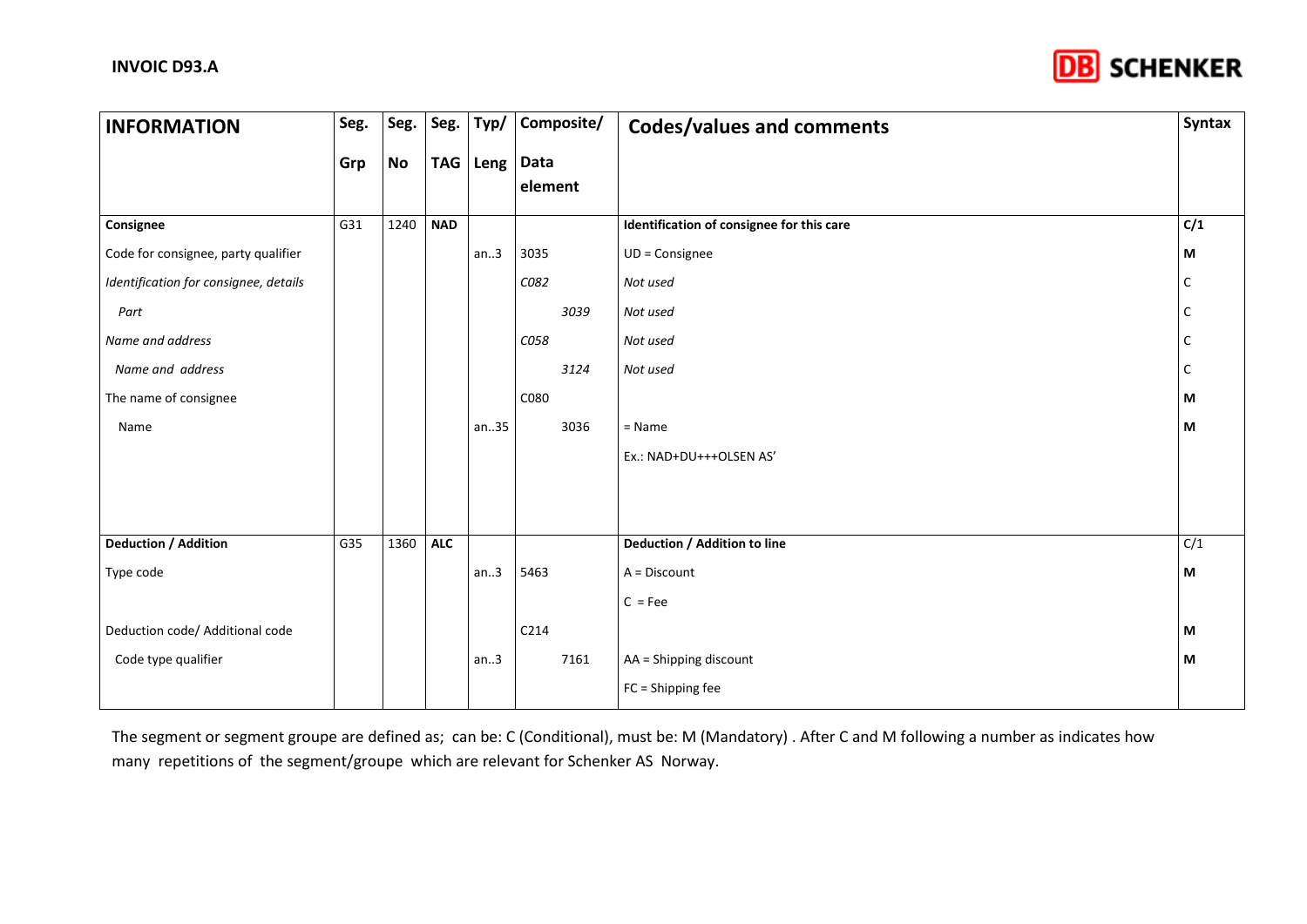

| <b>INFORMATION</b>             | Seg. | Seg.      |            | Seg. $\vert$ Typ/ | Composite/      | <b>Codes/values and comments</b>                                                         | Syntax |
|--------------------------------|------|-----------|------------|-------------------|-----------------|------------------------------------------------------------------------------------------|--------|
|                                | Grp  | <b>No</b> |            | TAG   Leng        | Data<br>element |                                                                                          |        |
|                                |      |           |            |                   |                 | Ex.: ALC+A++++AA'<br>ALC+C++++FC'                                                        |        |
| <b>Monetary amount</b>         | G38  | 1440      | <b>MOA</b> |                   |                 | Specifying additions/ deductions in amount for the current ALC groupe                    | C/1    |
| Monetary amount                |      |           |            |                   | C516            |                                                                                          | M      |
| Monetary amount type qualifier |      |           |            | an.3              | 5025            | $8 = Fees$                                                                               | M      |
|                                |      |           |            |                   |                 | $12 = Discount$                                                                          |        |
| Monetary amount                |      |           |            | n.18              | 5004            | = Amount                                                                                 | M      |
|                                |      |           |            |                   |                 | Ex.: MOA+8:40,00'MOA+12:264,00'                                                          |        |
|                                |      |           |            |                   |                 |                                                                                          |        |
|                                |      |           |            |                   |                 |                                                                                          |        |
|                                |      |           |            |                   |                 |                                                                                          |        |
|                                |      |           |            |                   |                 |                                                                                          |        |
| <b>Section control</b>         |      | 0081      | <b>UNS</b> |                   |                 | A service segment placed at the start of the summary section to avoid segment collision. | M/1    |
| Section identfication          |      |           |            | an.1              |                 | <b>S = SECTION IDENTIFICATION</b>                                                        | M      |
|                                |      |           |            |                   |                 | Ex.: UNS+S'                                                                              |        |
|                                |      |           |            |                   |                 |                                                                                          |        |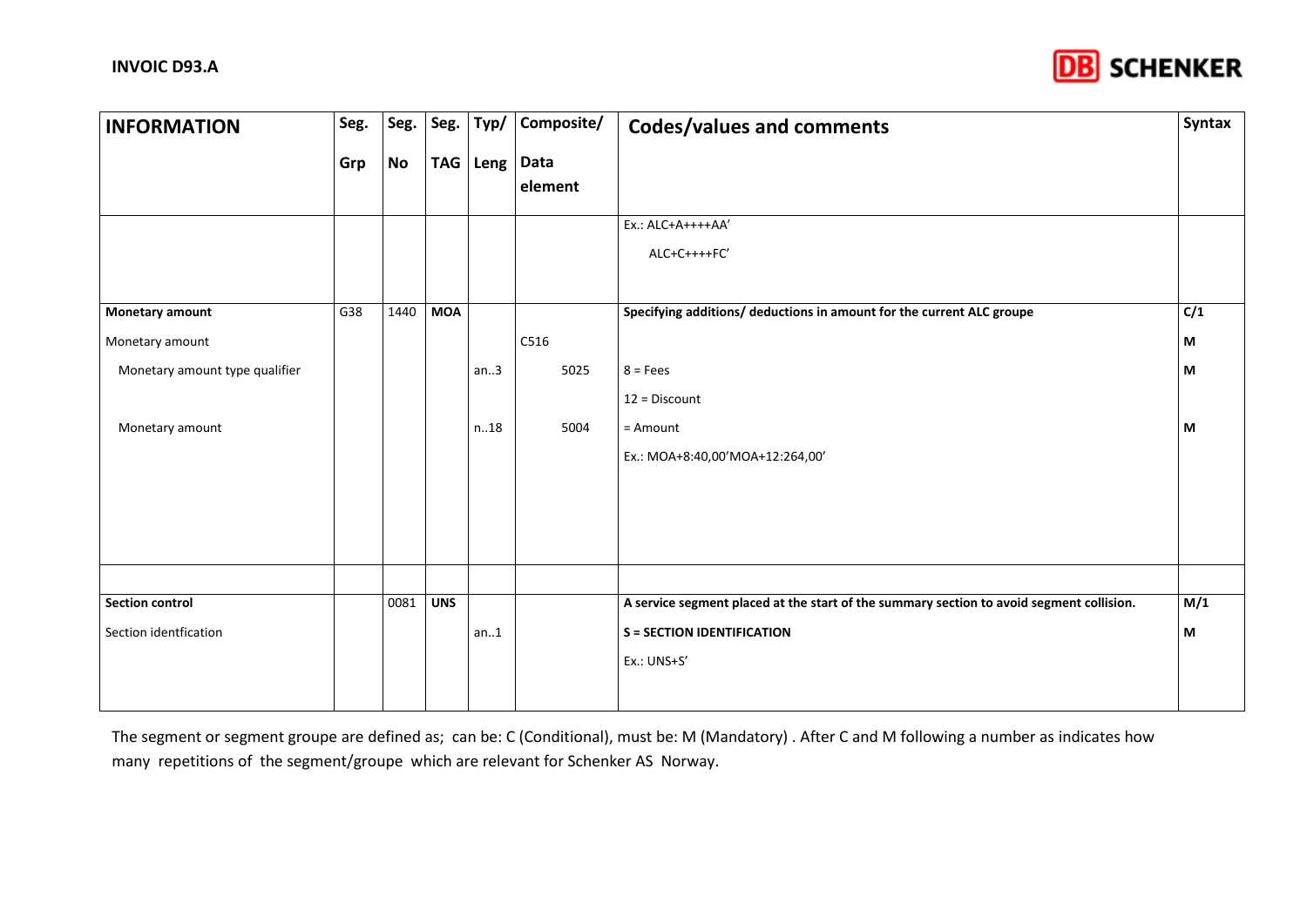

| <b>INFORMATION</b>             | Seg. | Seg.      | Seg.       | Typ/       | Composite/       | <b>Codes/values and comments</b>                                                              | <b>Syntax</b> |
|--------------------------------|------|-----------|------------|------------|------------------|-----------------------------------------------------------------------------------------------|---------------|
|                                | Grp  | <b>No</b> |            | TAG   Leng | Data<br>element  |                                                                                               |               |
| <b>CONTROL TOTAL</b>           |      |           |            |            |                  | A segment by which control totals may be provided by the sender for checking by the receiver. |               |
| <b>Control total</b>           |      | 1660      | <b>CNT</b> |            |                  | The total number of lines                                                                     | M/1           |
| Control                        |      |           |            |            | C <sub>270</sub> |                                                                                               | М             |
| Control qualifier              |      |           |            | an.3       | 6069             | $2$ = Number of line items in message                                                         | М             |
| Control value                  |      |           |            | n.5        | 6066             | = Number of lines in invoice                                                                  | М             |
|                                |      |           |            |            |                  | Ex.: CNT+2:51'                                                                                |               |
|                                |      |           |            |            |                  |                                                                                               |               |
| <b>Total amount shipping</b>   | G45  | 1680      | <b>MOA</b> |            |                  | A segment giving the total amounts for the whole invoice message such as monetary amount:     | M/3           |
| Monetary amount                |      |           |            |            | C516             | VAT basis / VAT / total amounts included fee, discount and vat                                | М             |
| Monetary amount type qualifier |      |           |            | an.3       | 5025             |                                                                                               | М             |
|                                |      |           |            |            |                  | 125 = Net amount (Vat basis)                                                                  |               |
|                                |      |           |            |            |                  | $150 = \text{VAT}$                                                                            |               |
|                                |      |           |            |            |                  | 9 = Total amount covering fee, discount, VAT                                                  | M             |
| Monetary amount                |      |           |            | n.15       | 5004             | = Amounts with 2 decimals                                                                     |               |
|                                |      |           |            |            |                  | Ex.: MOA+125:1577,00'                                                                         |               |
|                                |      |           |            |            |                  | MOA+150:394,25'                                                                               |               |
|                                |      |           |            |            |                  | MOA+9:1971,25'                                                                                |               |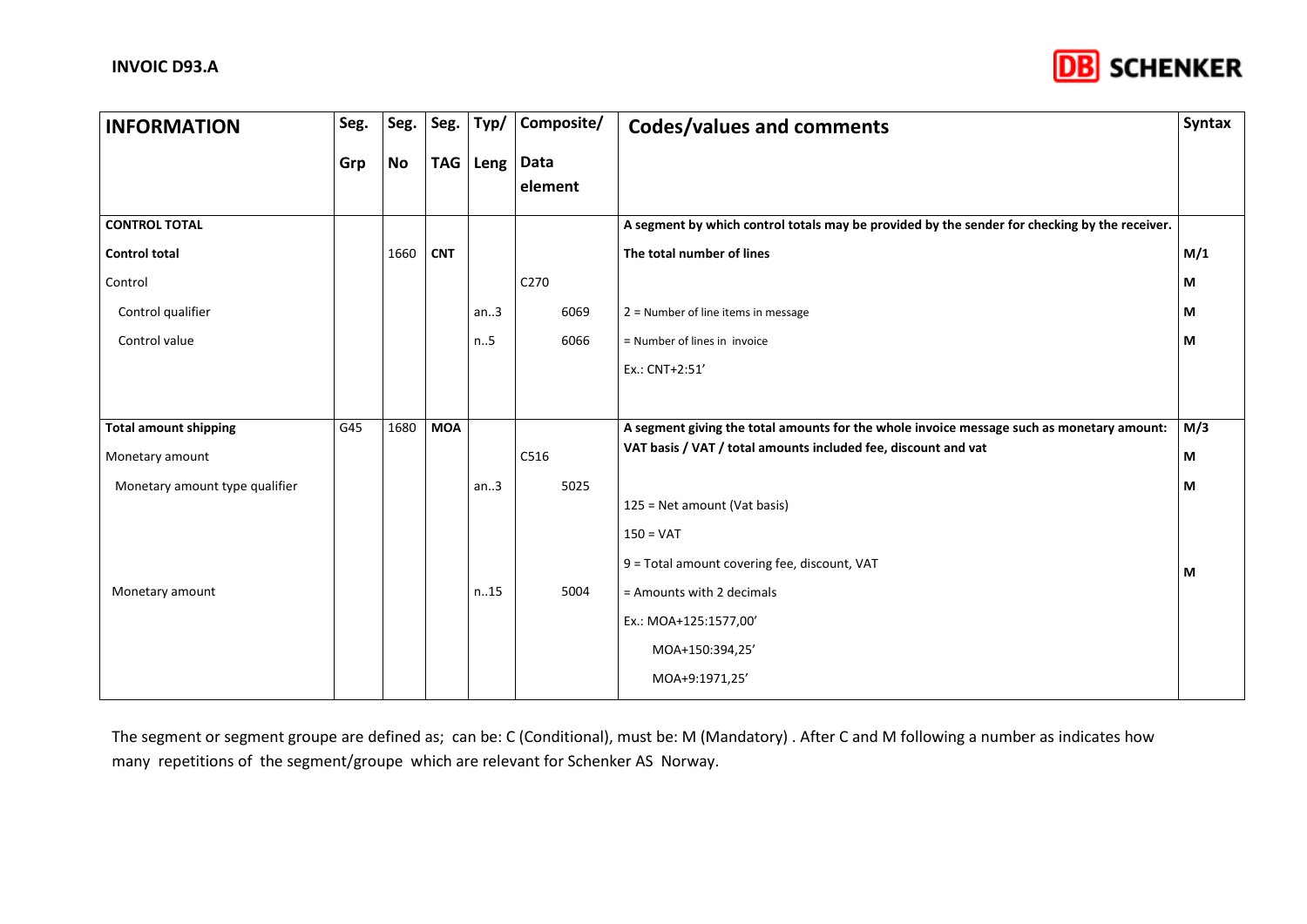

| <b>INFORMATION</b>                | Seg. | Seg. | Seg.       | Typ/  | Composite/             | <b>Codes/values and comments</b>                                                          | Syntax |
|-----------------------------------|------|------|------------|-------|------------------------|-------------------------------------------------------------------------------------------|--------|
|                                   | Grp  | No   | <b>TAG</b> |       | Leng   Data<br>element |                                                                                           |        |
| <b>Additional amount - simple</b> | G48  | 1750 | <b>ALC</b> |       |                        | Total amount - fees                                                                       | C/1    |
| Type code                         |      |      |            | an.3  | 5463                   | $C = Fee$                                                                                 | М      |
| Addition/fee text                 |      |      |            |       | C552                   |                                                                                           | M      |
| Description                       |      |      |            | an.35 | 1230                   | = Invoice fee text                                                                        | M      |
| Addition/fee type                 |      |      |            |       | C214                   |                                                                                           | M      |
| Fee type                          |      |      |            | an.3  | 7161                   | $HD = Invoice fee$                                                                        | M      |
|                                   |      |      |            |       |                        | Ex.: ALC+C+Invoice fee+++HD'                                                              |        |
|                                   |      |      |            |       |                        |                                                                                           |        |
| Amount - simple                   | G48  | 1780 | <b>MOA</b> |       |                        | <b>Total amount fee</b>                                                                   | C/1    |
| Monetary amount                   |      |      |            |       | C516                   |                                                                                           | М      |
| Monetary amount type qualifier    |      |      |            | an.3  | 5025                   | $8 = Fee$                                                                                 | М      |
| Monetary amount                   |      |      |            | n.15  | 5004                   | = Amount with 2 decimals                                                                  | М      |
|                                   |      |      |            |       |                        | Ex.: MOA+8:89,00'                                                                         |        |
|                                   |      |      |            |       |                        | Ex. for invoice total amount incl. fee: MOA+9:245,00'ALC+C+Fakturagebyr+++HD'MOA+8:89,00' |        |
|                                   |      |      |            |       |                        |                                                                                           |        |
|                                   |      |      |            |       |                        |                                                                                           |        |